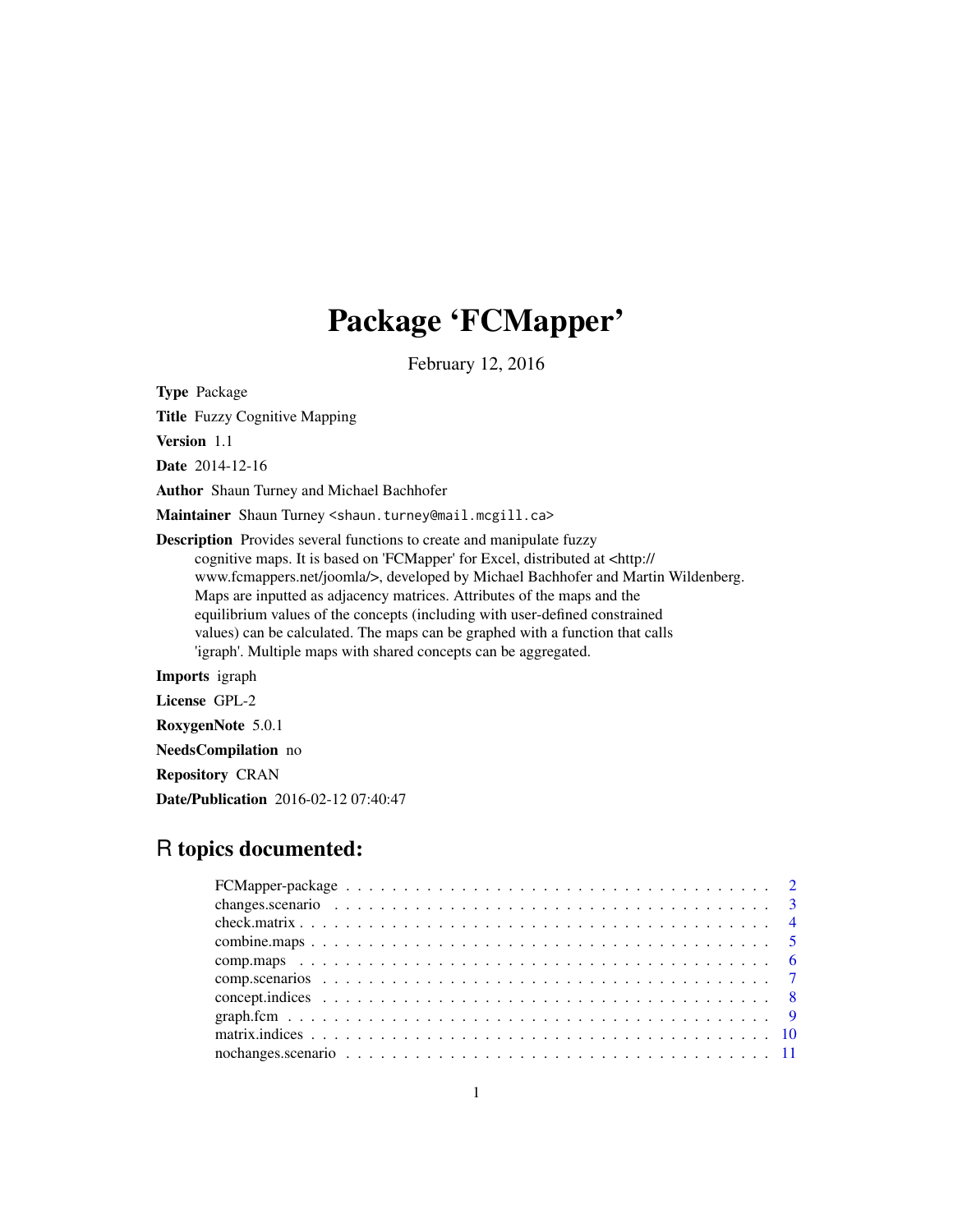# <span id="page-1-0"></span>**Index** [13](#page-12-0)

FCMapper-package *Fuzzy Cognitive Mapping*

#### Description

This package provides several functions to create and manipulate fuzzy cognitive maps.It is based on FCMapper for Excel, distributed at http://www.fcmappers.net/joomla/, developed by Michael Bachhofer and Martin Wildenberg.

Maps are inputted as adjacency matrices. Attributes of the maps and the equilibrium values of the concepts (including with user-defined contrained values) can be calculated. The maps can be graphed with a function that calls "igraph". Multiple maps with shared concepts can be aggregated.

# Details

| Package: | FCMapper   |
|----------|------------|
| Type:    | Package    |
| Version: | 1.0        |
| Date:    | 2014-12-16 |
| License: | $GPL-2$    |

# Functions:

-changes. scenario: Finds equilibrium values of concepts with no fixes values.

-[check.matrix](#page-3-1): Checks that fuzzy cognitive map is square and values are between -1 and 1.

-[combine.maps](#page-4-1): Aggregates multiple fuzzy cognitive maps into one.

-[comp.scenarios](#page-6-1): Compares the equilibrium values of two scenarios.

-[comp.maps](#page-5-1): Calculates similarity indices (S2 and Jaccard) of two coginitive maps.

-[concept.indices](#page-7-1): Calculated concept-level indices.

-graph. fcm: Plots fuzzy cognitive map by calling igraph package

-[matrix.indices](#page-9-1): Calculates matrix-level indices.

-[nochanges.scenario](#page-10-1): Finds equilibrium values of concepts with user-defined fixed values.

#### Author(s)

Shaun Turney and Michael Bachhofer

Maintainer: Shaun Turney <shaun.turney@mail.mcgill.ca>

#### References

# <http://www.fcmappers.net/>

Kosko, B. (1986). Fuzzy cognitive maps. International journal of man-machine studies, 24(1), 65-75.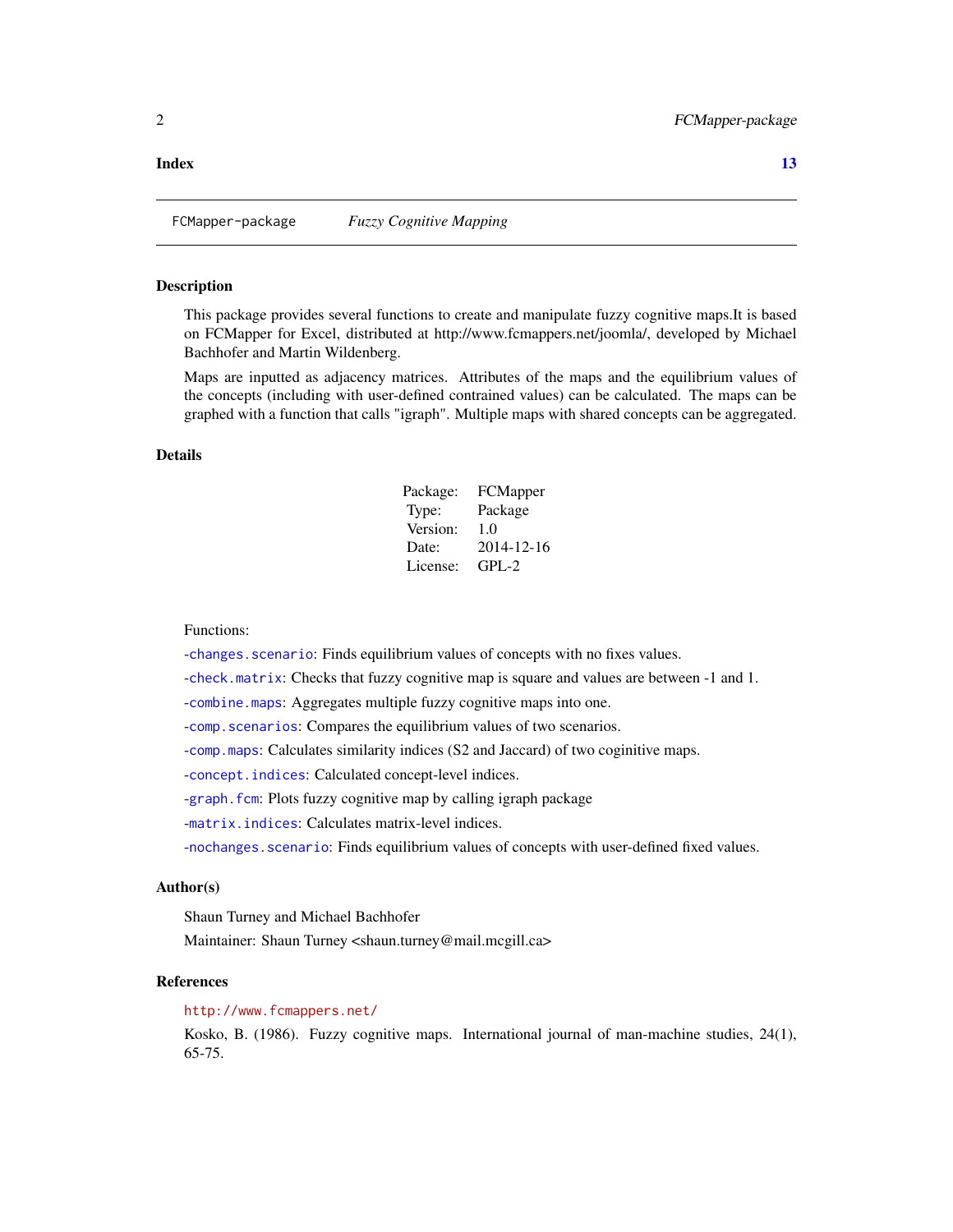<span id="page-2-0"></span>Glykas, M. (2010). Fuzzy Cognitive Maps. Advances in Theory, Methodologies, Tools and Applications, Series: Studies in Fuzziness and Soft Computing.

Ozesmi, U., & Ozesmi, S. L. (2004). Ecological models based on people's knowledge: a multi-step fuzzy cognitive mapping approach. Ecological Modelling, 176(1), 43-64.

<span id="page-2-1"></span>changes.scenario *Scenario with fixed values*

#### **Description**

The equilibrium values of the concepts in a fuzzy cognitive map are calculated. One or more concept values can be fixed by the user to be within 0 or 1. At each iteration (time step) the fixed concepts are set back to their chosen values. A plot of the concept values over the iterations is given.

# Usage

changes.scenario(matrix, concept.names, iter, set.concepts, set.values)

# Arguments

| matrix       | A quantitative fuzzy cognitive map.            |
|--------------|------------------------------------------------|
|              | concept.names A quantitative character vector. |
| iter         | Number of iterations.                          |
| set.concepts | A character vector.                            |
| set.values   | A numeric vector.                              |

# Details

The fuzzy cognitive map should be in the form of quantitative adjacency matrices. The concept.names input is the names of the concepts in thefuzzy cognitive map. set.concepts is a character vector of the concepts the user wishes to fix, while set.values gives the desired values in the same order.

# Value

A dataframe containing the equilibrium values of the concepts. If equilibrium has not been reached a warning will be printed. A plot of the concept values over the iterations is given.

#### Author(s)

Shaun Turney

# See Also

[nochanges.scenario](#page-10-1)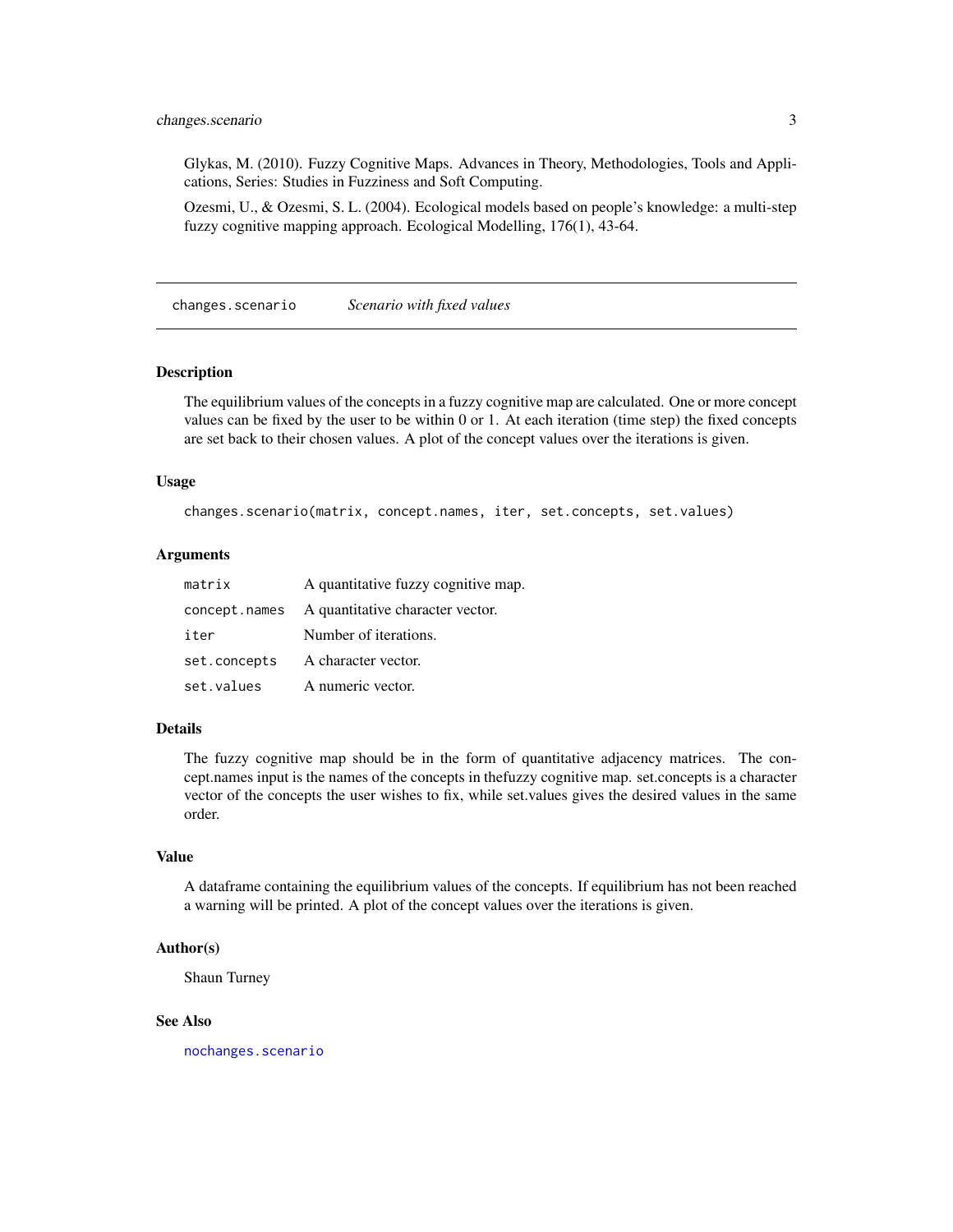# Examples

```
matrix = matrix(nrow=7,ncol=7)
matrix[1,] = c(0, -0.5, 0, 0, 1, 0, 1)matrix[2,] = c(1,0,1,0.2,0,0,0.6)matrix[3,] = c(0,1,0,0,0,0,0)matrix[4,] = c(0.6, 0, 0, 1, 0, 0, 0.1)matrix[5,] = c(0, 0.5, 0, 0, 1, 0, -0.6)matrix[6,] = c(0,0,-1,0,0,0,0)matrix[7,] = c(0,0,0,-0.5,0,0,1)concept.names = c("A","B","C","D","E","F","G")
```
changes.scenario(matrix,concept.names,iter=25,set.concepts=c("B","G"),set.values=c(0.5,0))

<span id="page-3-1"></span>check.matrix *Matrix validation*

# Description

The fuzzy cognitive map is checked to confirm that it is square and all values are within -1 and 1.

#### Usage

```
check.matrix(matrix)
```
# Arguments

matrix A quantitative fuzzy cognitive matrix.

# Details

The fuzzy cognitive map should be in the form of a quantitative adjacency matrix.

# Value

If the matrix is not square then a warning will be printed. If the matrix contains values not between -1 and 1 then a warning will be printed along with the identify of the offending values. If the matrix is square or has no values outside of -1 and 1 then a confirmation is printed. The function checks the diagonal to determine whether there are self-loops and gives a warning if there are.

# Author(s)

Shaun Turney

<span id="page-3-0"></span>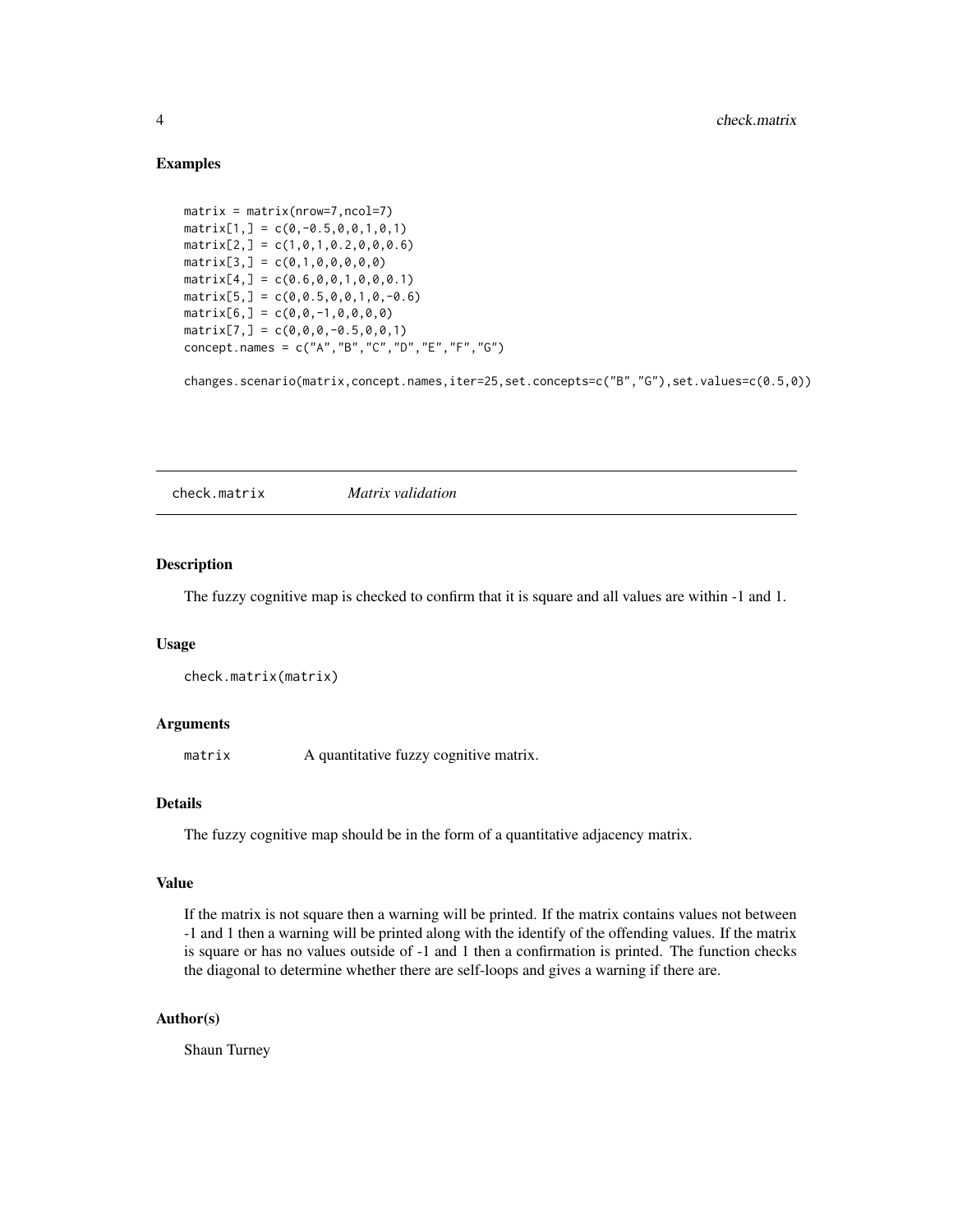# <span id="page-4-0"></span>combine.maps 5

# Examples

```
#Is not square and contains values outside of -1 and 1:
matrix = matrix(nrow=7,ncol=7)
matrix[1,] = c(0, -0.5, 0, 0, 1, 0, 1)matrix[2,] = c(1,0,1,0.2,0,0,0.6)matrix[3,] = c(0,1,0,0,0,2,0)matrix[4,] = c(0.6, 0, 0, 1, 0, 0, 0.1)matrix[5,] = c(-5, 0.5, 0, 0, 1, 0, -0.6)matrix[6,] = c(0,0,-1,0,0,0,0)#Check
check.matrix(matrix)
#Matrix without issues:
matrix2 = matrix(nrow=7,ncol=7)matrix2[1,] = c(0, -0.5, 0, 0, 1, 0, 1)matrix2[2,] = c(1,0,1,0.2,0,0,0.6)matrix2[3,] = c(0,1,0,0,0,0,0)matrix2[4,] = c(0.6, 0, 0, 1, 0, 0, 0.1)matrix2[5,] = c(0, 0.5, 0, 0, 1, 0, -0.6)matrix2[6,] = c(0,0,-1,0,0,0,0)matrix2[7,] = c(0,0,0,-0.5,0,0,1)
```
#Check check.matrix(matrix2)

<span id="page-4-1"></span>combine.maps *Map aggregator*

# Description

Aggregates two fuzzy cognitive maps into one.

# Usage

```
combine.maps(matrix1, matrix2, concept.names1, concept.names2)
```
#### Arguments

| matrix1 | A quantitative fuzzy cognitive map. |
|---------|-------------------------------------|
| matrix2 | A quantitative fuzzy cognitive map. |
|         | concept.names1 A character vector.  |
|         | concept.names2 A character vector.  |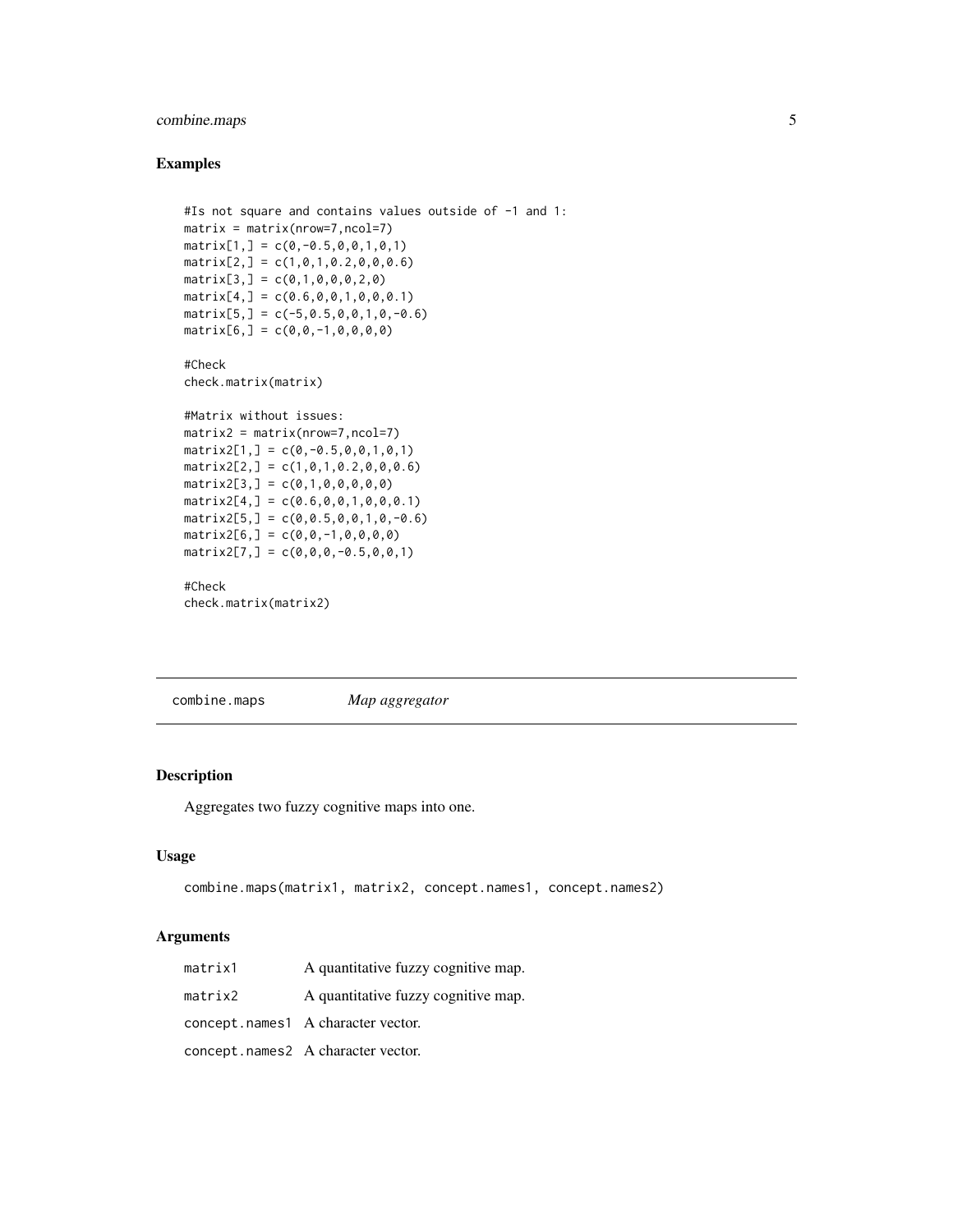# <span id="page-5-0"></span>Details

The fuzzy cognitive maps should be in the form of quantitative adjacency matrices. The concept.names inputs are the names of the concepts in the first and second fuzzy cognitive maps, respectively.

#### Value

An aggregated fuzzy cognitive map in adjacency matrix format. It contains the edges and concepts of the two inputted fuzzy cognitive maps. Edges which are shared between the two fuzzy cognitive maps are averaged in the aggregated map.

# Author(s)

Shaun Turney

#### Examples

```
#Matrix 1
matrix = matrix(nrow=7,ncol=7)matrix[1,] = c(0, -0.5, 0, 0, 1, 0, 1)matrix[2,] = c(1,0,1,0.2,0,0,0.6)matrix[3,] = c(0,1,0,0,0,0,0)matrix[4,] = c(0.6, 0, 0, 1, 0, 0, 0.1)matrix[5,] = c(0, 0.5, 0, 0, 1, 0, -0.6)matrix[6,] = c(0,0,-1,0,0,0,0)matrix[7,] = c(0,0,0,-0.5,0,0,1)concept.names = c("A","B","C","D","E","F","G")
```

```
#Matrix 2
matrix2 = matrix(nrow=6, ncol=6)matrix2[1,] = c(0,1,0,1,0,0)matrix2[2,] = c(-1,1,0,-1,0,1)matrix2[3,] = c(0,0,1,0,0,1)matrix2[4,] = c(-1,0,0,0,0,0)matrix2[5,] = c(0, 0.5, 0, 0, 1, 0)matrix2[6,] = c(1,0,0,-1,0,0)concept.names2 = c("E","F","G","H","I","J")
```

```
#Aggregate
```

```
combine.maps(matrix1=matrix,matrix2=matrix2,concept.names1=
concept.names,concept.names2=concept.names2)
```
<span id="page-5-1"></span>comp.maps *Map comparison*

# Description

Calculates similarity indices (S2 and Jaccard) of two coginitive maps.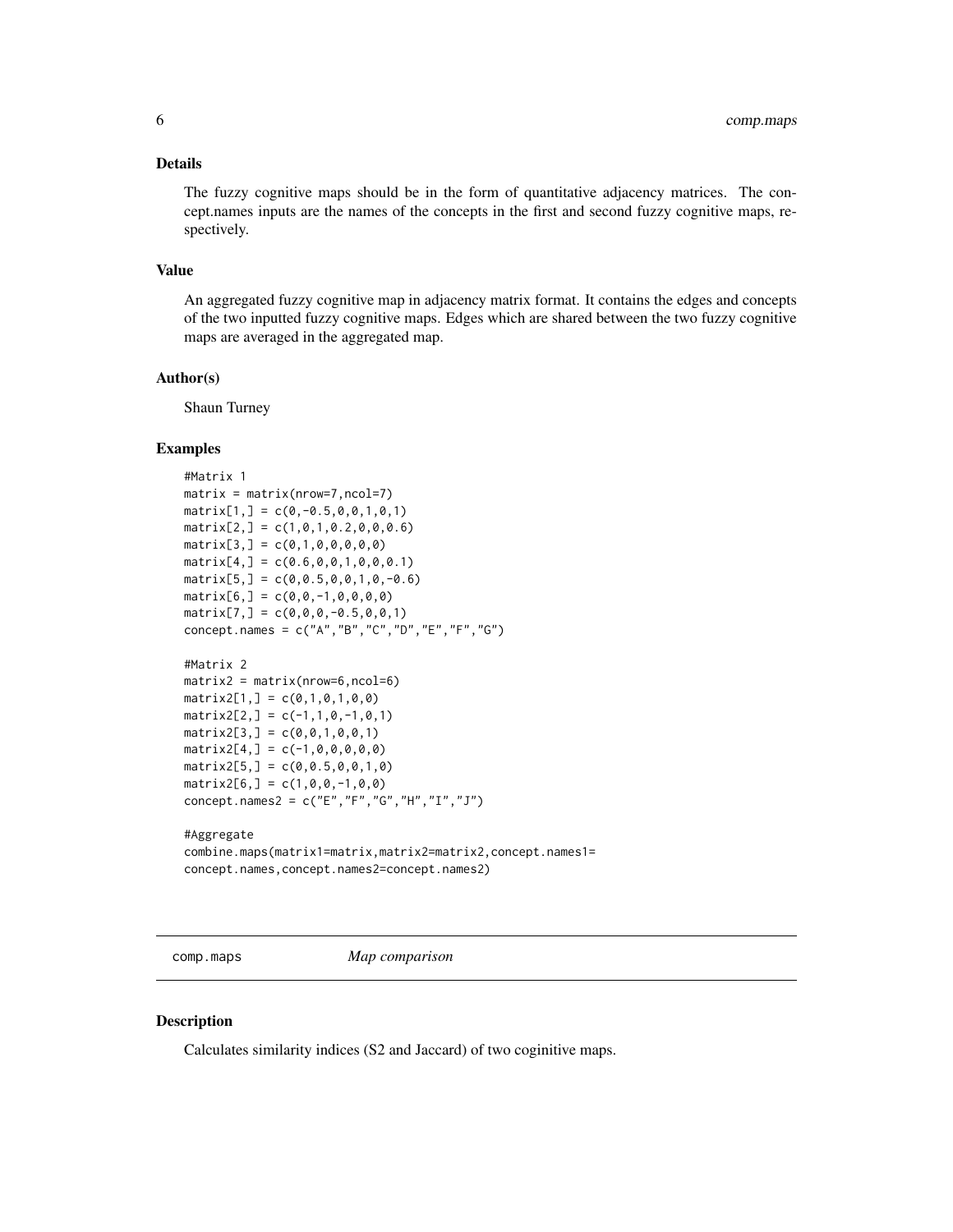# <span id="page-6-0"></span>comp.scenarios 7

# Usage

comp.maps(concept.names1,concept.names2)

#### Arguments

concept.names1 Character vector of concept names. concept.names2 Character vector of concept names.

# Value

The S2 and Jaccard similarity indices are calculated. S2 is the proportion of concepts that are shared between the two concept maps. Jaccard is calculated as  $a/(a+b+c)$  where "a is the number of concepts shared by the two maps, "b is the number of concepts present only in Map 1, and "c" is the number of concepts present only in Map 2.

#### Author(s)

Shaun Turney

# See Also

[changes.scenario](#page-2-1) [nochanges.scenario](#page-10-1)

# Examples

```
concept.names1 = c("A","B","C","D","E","F","G")
concept.names2 = c("C","D","E","F","G","H")
```
comp.maps(concept.names1,concept.names2)

<span id="page-6-1"></span>comp.scenarios *Scenario comparison*

# Description

The equilibrium values of two scenarios are compared.

# Usage

```
comp.scenarios(scenario1, scenario2)
```
#### Arguments

| scenario1 | Dataframe output from nochanges.scenario or changes.scenario. |
|-----------|---------------------------------------------------------------|
| scenario2 | Dataframe output from nochanges scenario or changes scenario. |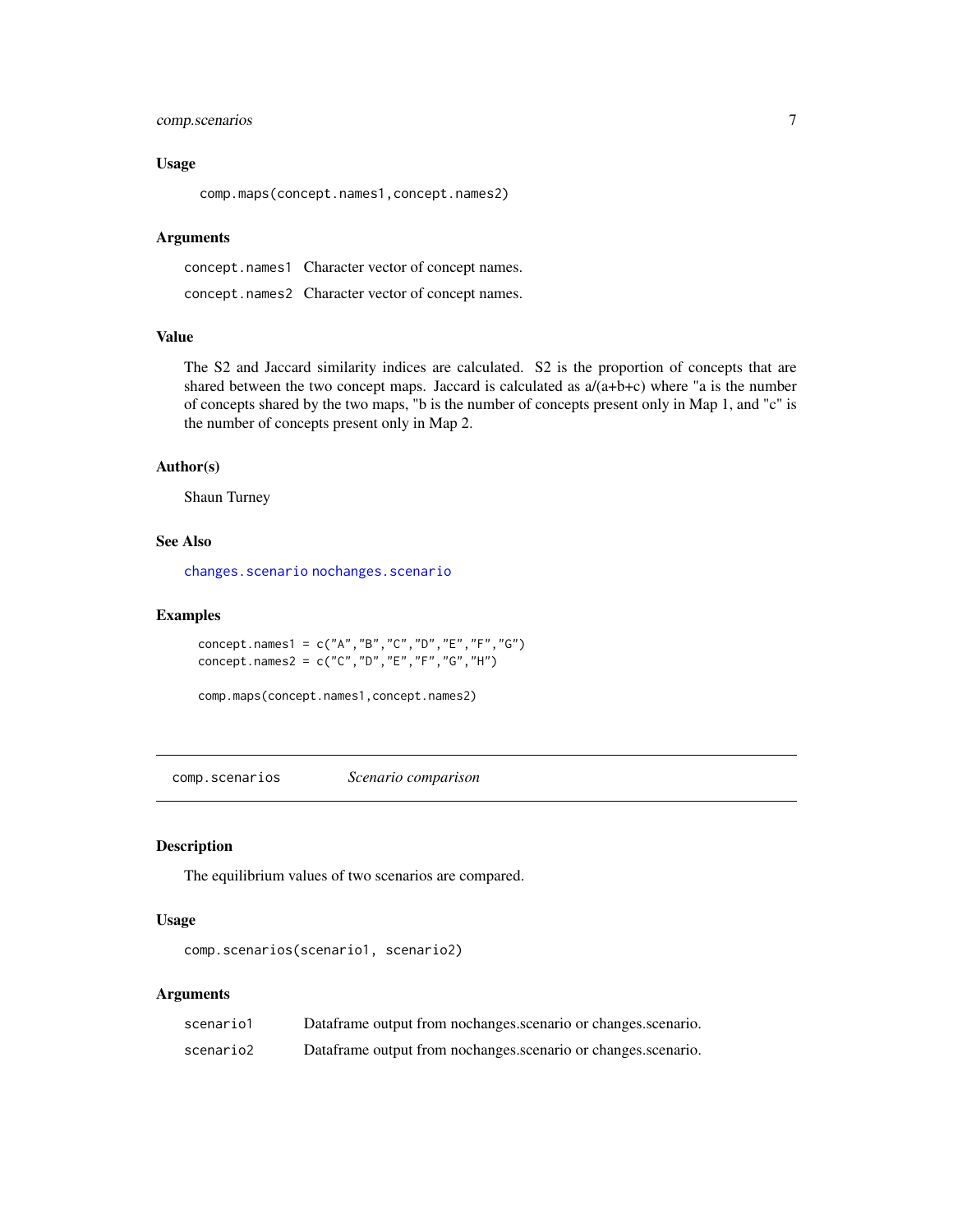# <span id="page-7-0"></span>Value

The difference between the equilibrium values of the two scenarios are given in a data frame along with the concept names, the scenario 1 values, the scenario 2 values, and the percent difference.

# Note

The scenarios must be scenarios of fuzzy cognitive maps with the same concepts, though not neccesarily the same edges.

# Author(s)

Shaun Turney

#### See Also

[changes.scenario](#page-2-1) [nochanges.scenario](#page-10-1)

# Examples

```
matrix = matrix(nrow=7,ncol=7)
matrix[1,] = c(0, -0.5, 0, 0, 1, 0, 1)matrix[2,] = c(1,0,1,0.2,0,0,0.6)matrix[3,] = c(0,1,0,0,0,0,0)matrix[4,] = c(0.6, 0, 0, 1, 0, 0, 0.1)matrix[5,] = c(0, 0.5, 0, 0, 1, 0, -0.6)matrix[6,] = c(0,0,-1,0,0,0,0)matrix[7,] = c(0,0,0,-0.5,0,0,1)concept.names = c("A","B","C","D","E","F","G")
scenario1 = nochanges.scenario(matrix,iter=25,concept.names)
scenario2 = changes.scenario(matrix,concept.names,iter=25,set.concepts=c("B"),set.values=c(0.5))
comp.scenarios(scenario1,scenario2)
```
<span id="page-7-1"></span>concept.indices *Concept indices*

# Description

Concept-level indices are calculated, including the out-degree, in-degree, centrality, and whether it is a transmitter, reveiver, ordinary or unconnected concept.

# Usage

concept.indices(matrix, concept.names)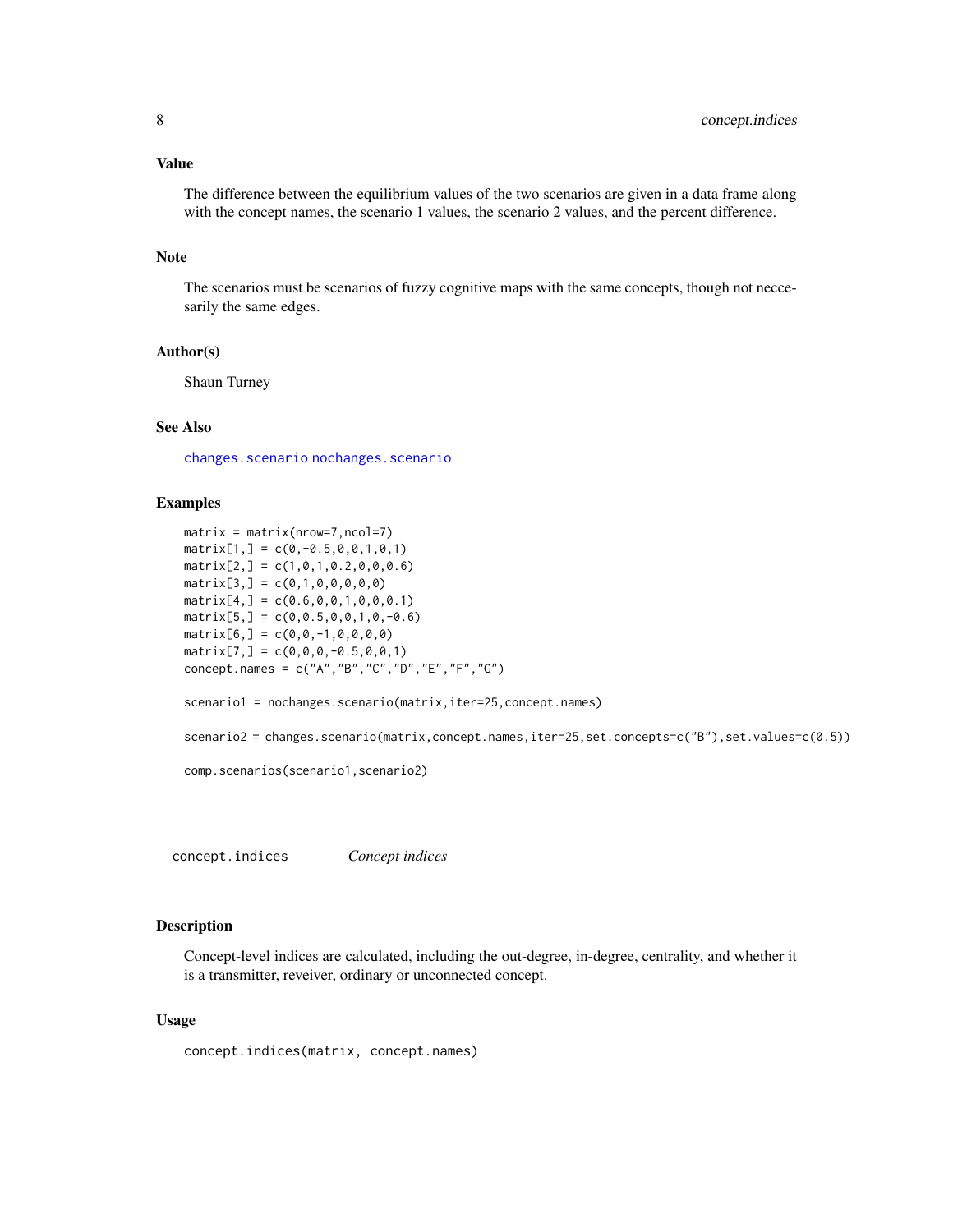#### <span id="page-8-0"></span>graph.fcm 9

#### Arguments

| matrix        | A quantitative fuzzy cognitive map. |
|---------------|-------------------------------------|
| concept.names | A character vector.                 |

# Details

The fuzzy cognitive map should be in the form of a quantitative adjacency matrix. The concept.names input is the names of the concepts in the fuzzy cognitive map.

#### Value

A dataframe containing the concept name, out-degree, in-degree, centrality, and whether it is a transmitter, reveiver, ordinary or unconnected concept.

# Author(s)

Shaun Turney

# Examples

```
matrix = matrix(nrow=7,ncol=7)matrix[1,] = c(0, -0.5, 0, 0, 1, 0, 1)matrix[2,] = c(1,0,1,0.2,0,0,0.6)matrix[3,] = c(0,1,0,0,0,0,0)matrix[4,] = c(0.6, 0, 0, 1, 0, 0, 0.1)matrix[5,] = c(0, 0.5, 0, 0, 1, 0, -0.6)matrix[6,] = c(0,0,-1,0,0,0,0)matrix[7,] = c(0,0,0,-0.5,0,0,1)concept.names = c("A","B","C","D","E","F","G")
```
concept.indices(matrix,concept.names)

<span id="page-8-1"></span>graph.fcm *Fuzzy cognitive map graph*

# Description

Creates a visual representation (circles and arrows) of the fuzzy cognitive map by calling igraph. The thickness of the arrows is determined by the magnitude of the edge value. Negative edges are red while positive edges are black.The size of the circles (concepts) is defined by the user.

# Usage

```
graph.fcm(matrix, concept.sizes, concept.names)
```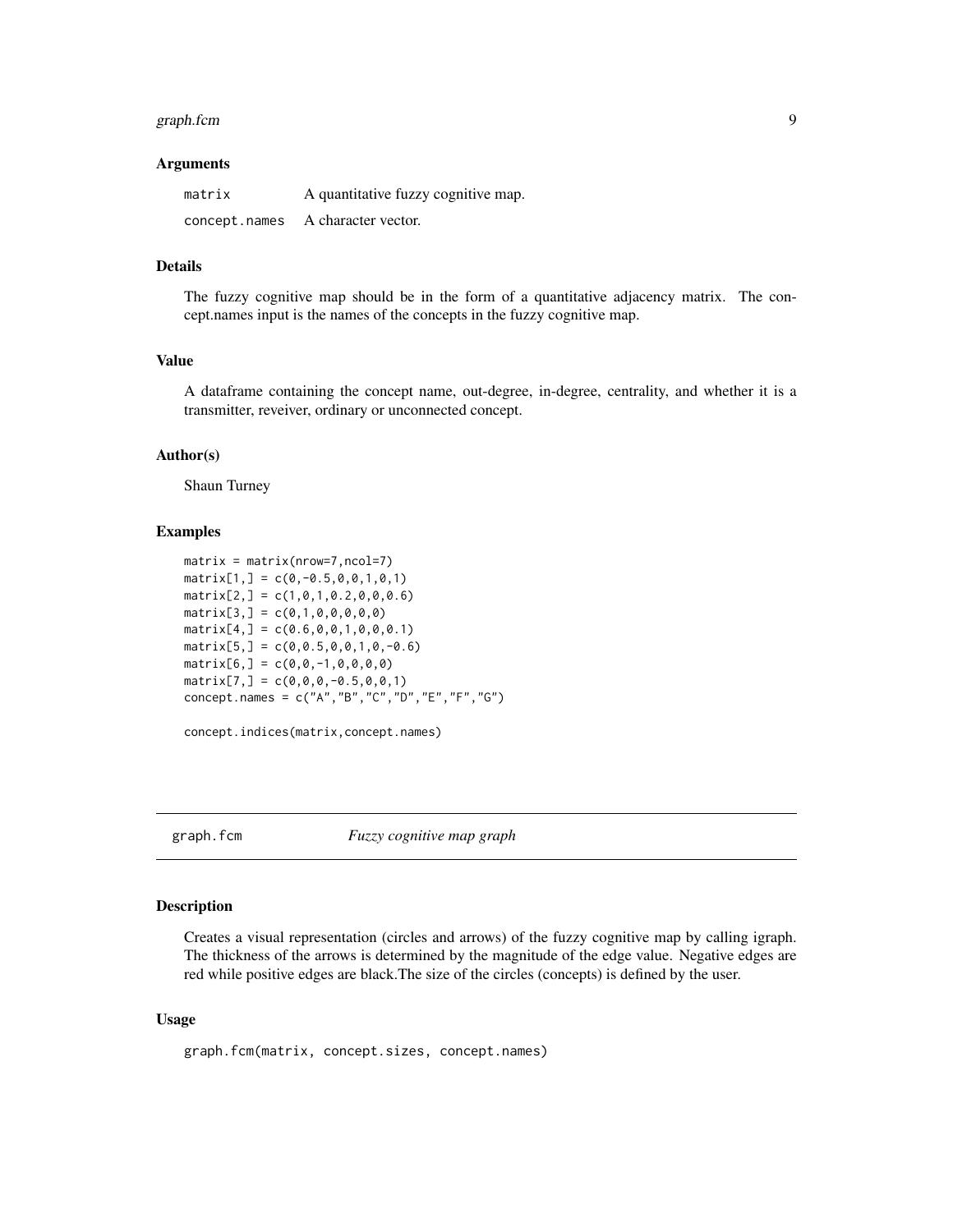#### <span id="page-9-0"></span>Arguments

| matrix | A quantitative fuzzy cognitive map.                                        |
|--------|----------------------------------------------------------------------------|
|        | concept. sizes A numeric vector the same length as the number of concepts. |
|        | concept.names A character vector.                                          |

#### Details

The fuzzy cognitive maps should be in the form of quantitative adjacency matrices. The concept.names input is the names of the concepts in the fuzzy cognitive map. The concept.sizes is a vector of values between 0 and 1 and determines the size of the circles. The user may want to define concept.sizes as the equilibrium values of the concepts.

# Value

An igraph plot with circles representing concepts and arrows representing edges.

# Author(s)

Shaun Turney

# Examples

```
matrix = matrix(nrow=7,ncol=7)
matrix[1,] = c(0, -0.5, 0, 0, 1, 0, 1)matrix[2,] = c(1,0,1,0.2,0,0,0.6)matrix[3,] = c(0,1,0,0,0,0,0)matrix[4,] = c(0.6, 0, 0, 1, 0, 0, 0.1)matrix[5,] = c(0, 0.5, 0, 0, 1, 0, -0.6)matrix[6,] = c(0,0,-1,0,0,0,0)matrix[7,] = c(0,0,0,-0.5,0,0,1)concept.names = c("A","B","C","D","E","F","G")
results = nochanges.scenario(matrix,iter=25,concept.names)
```
graph.fcm(matrix,concept.sizes=results\$Equilibrium\_value,concept.names)

<span id="page-9-1"></span>matrix.indices *Matrix indices*

# Description

Matrix-level indices are calculated, including the number of connections, connection density, number of concepts, number of transmitters, number of receivers, number of no connections, number of ordinary, number of self-loops, connections per variable, complexity, and hierarchy.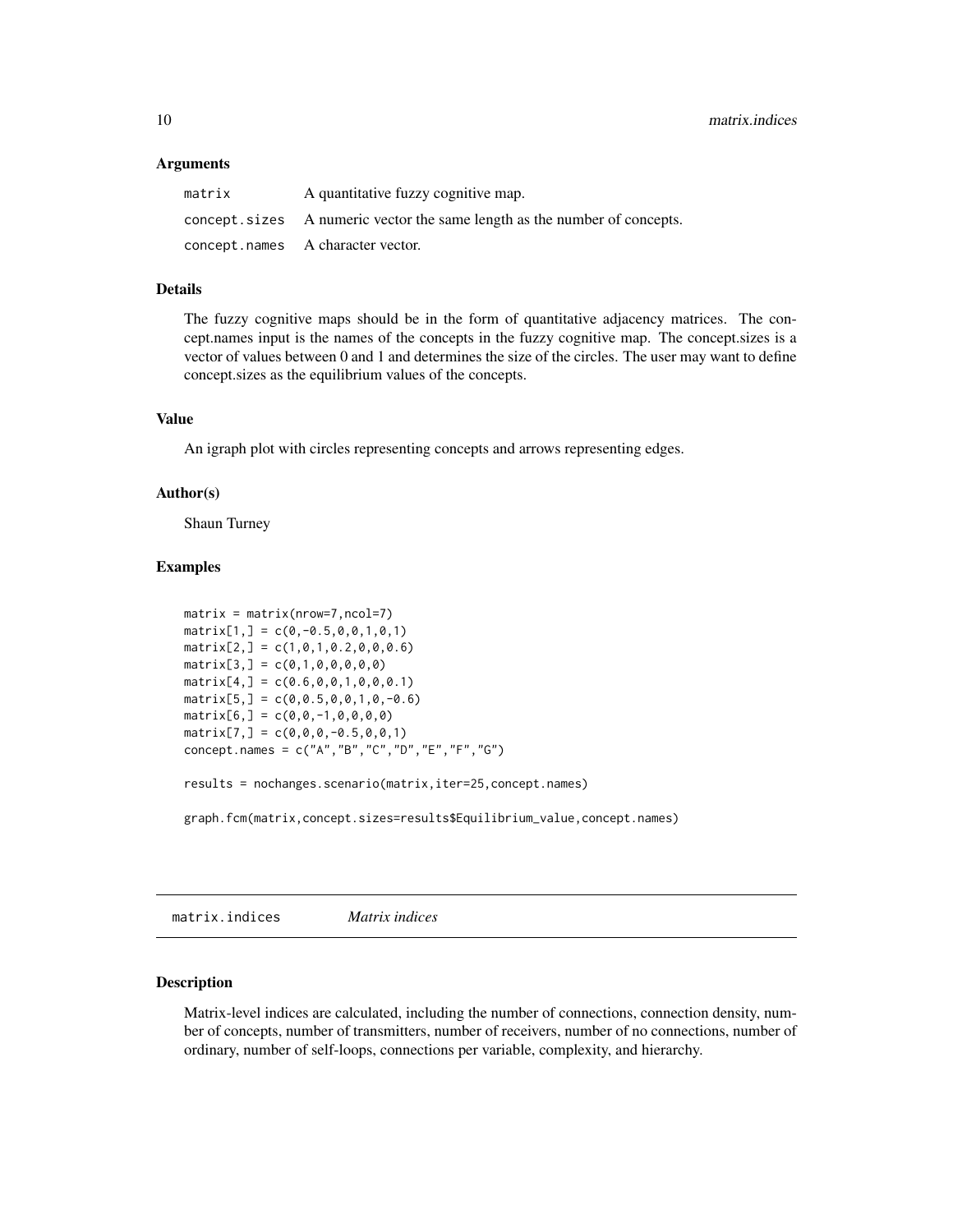#### <span id="page-10-0"></span>nochanges.scenario 11

#### Usage

matrix.indices(matrix)

# Arguments

matrix A quantitative fuzzy cognitive matrix.

# Details

The fuzzy cognitive maps should be in the form of a quantitative adjacency matrix.

#### Value

A dataframe containing the number of connections, connection density, number of concepts, number of transmitters, number of receivers, number of no connections, number of ordinary, number of self-loops, connections per variable, complexity, and hierarchy.

# Author(s)

Shaun Turney

# References

Ozesmi, U., & Ozesmi, S. L. (2004). Ecological models based on people's knowledge: a multi-step fuzzy cognitive mapping approach. Ecological Modelling, 176(1), 43-64.

# Examples

```
matrix = matrix(nrow=7,ncol=7)
matrix[1,] = c(0, -0.5, 0, 0, 1, 0, 1)matrix[2,] = c(1,0,1,0.2,0,0,0.6)matrix[3,] = c(0,1,0,0,0,0,0)matrix[4,] = c(0.6, 0, 0, 1, 0, 0, 0.1)matrix[5,] = c(0, 0.5, 0, 0, 1, 0, -0.6)matrix[6,] = c(0,0,-1,0,0,0,0)matrix[7,] = c(0,0,0,-0.5,0,0,1)concept.names = c("A","B","C","D","E","F","G")
```
matrix.indices(matrix)

<span id="page-10-1"></span>nochanges.scenario *Scenario with no fixed values*

# Description

The equilibrium values of the concepts in a fuzzy cognitive map are calculated. A plot of the concept values over the iterations is given. It activates the matrix with a vector of 1s and squeezes the resulting vector with a logic function. The function checks for convergence and gives a warning if convergence isn't reached. A plot of the concept values over the iterations is given.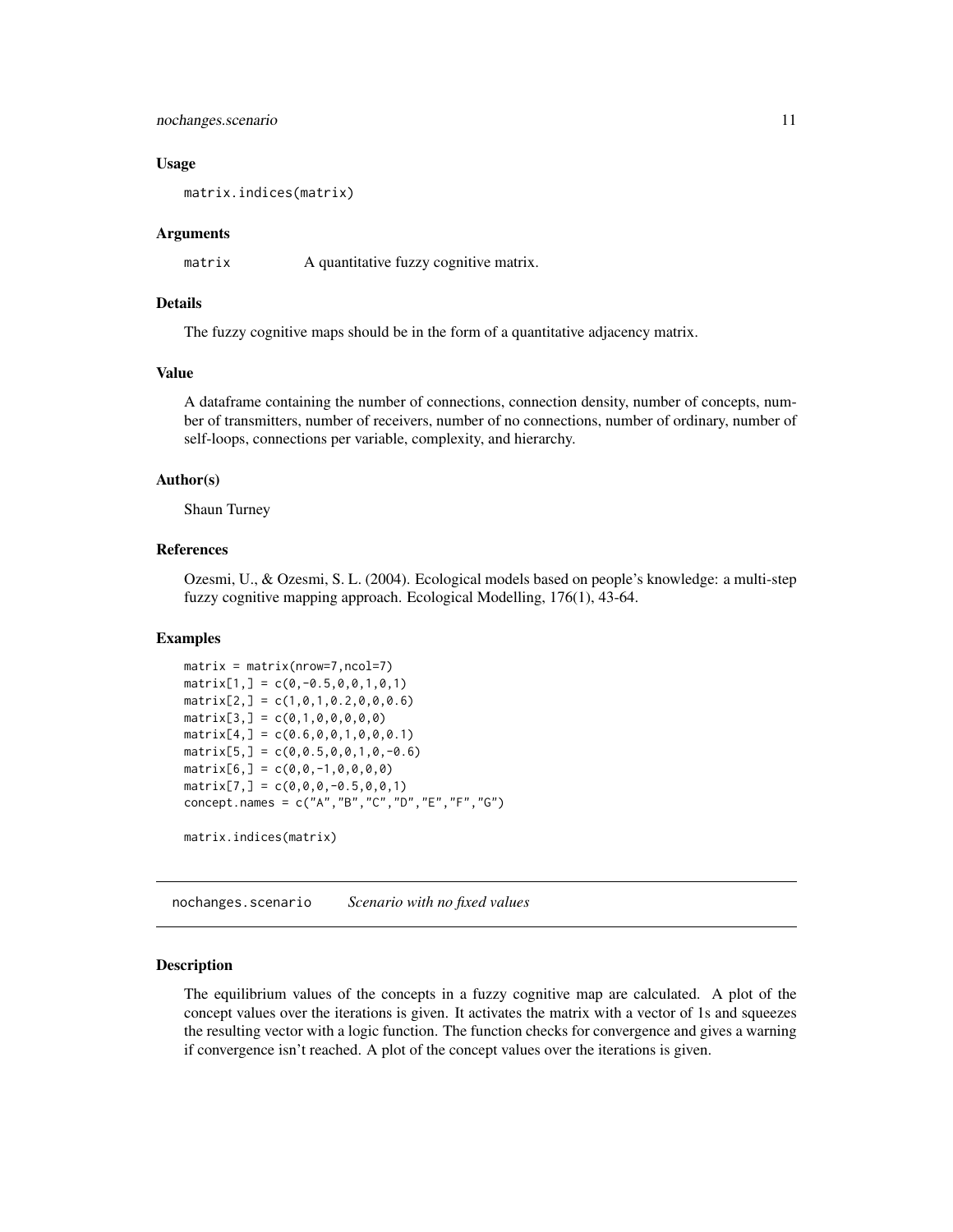#### <span id="page-11-0"></span>Usage

```
nochanges.scenario(matrix, concept.names, iter)
```
#### Arguments

| matrix | A quantitative fuzzy cognitive map. |
|--------|-------------------------------------|
|        | concept.names A character vector.   |
| iter   | The number of iterations.           |

# Details

The fuzzy cognitive map should be in the form of quantitative adjacency matrices. The concept.names input is the names of the concepts in thefuzzy cognitive map.

# Value

A dataframe containing the equilibrium values of the concepts. If equilibrium has not been reached a warning will be printed. A plot of the concept values over the iterations is given.

# Author(s)

Shaun Turney

# See Also

[nochanges.scenario](#page-10-1)

# Examples

```
matrix = matrix(nrow=7,ncol=7)
matrix[1,] = c(0, -0.5, 0, 0, 1, 0, 1)matrix[2,] = c(1,0,1,0.2,0,0,0.6)matrix[3,] = c(0,1,0,0,0,0,0)matrix[4,] = c(0.6, 0, 0, 1, 0, 0, 0.1)matrix[5,] = c(0, 0.5, 0, 0, 1, 0, -0.6)matrix[6,] = c(0,0,-1,0,0,0,0)matrix[7,] = c(0,0,0,-0.5,0,0,1)concept.names = c("A","B","C","D","E","F","G")
```
nochanges.scenario(matrix,iter=25,concept.names)